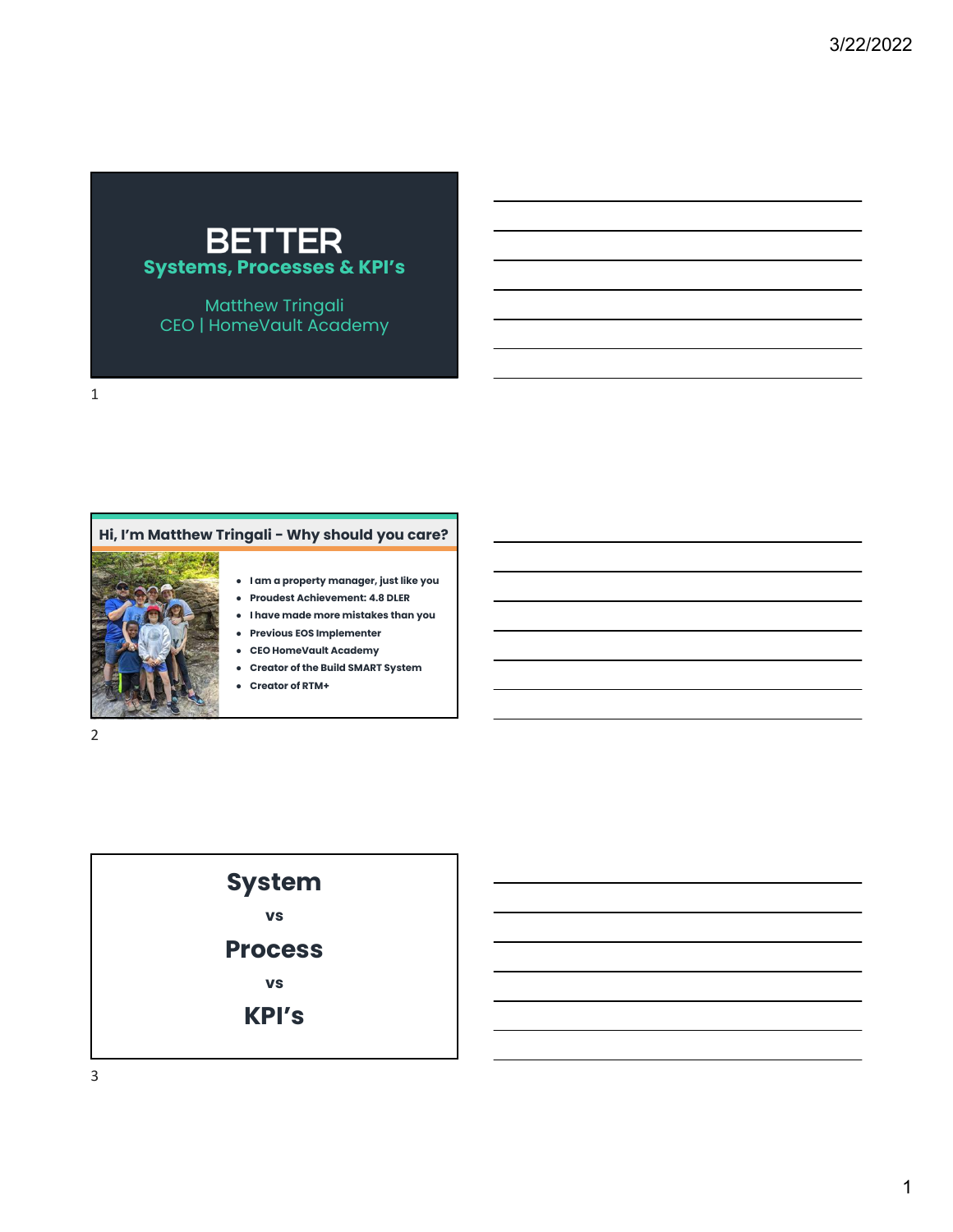







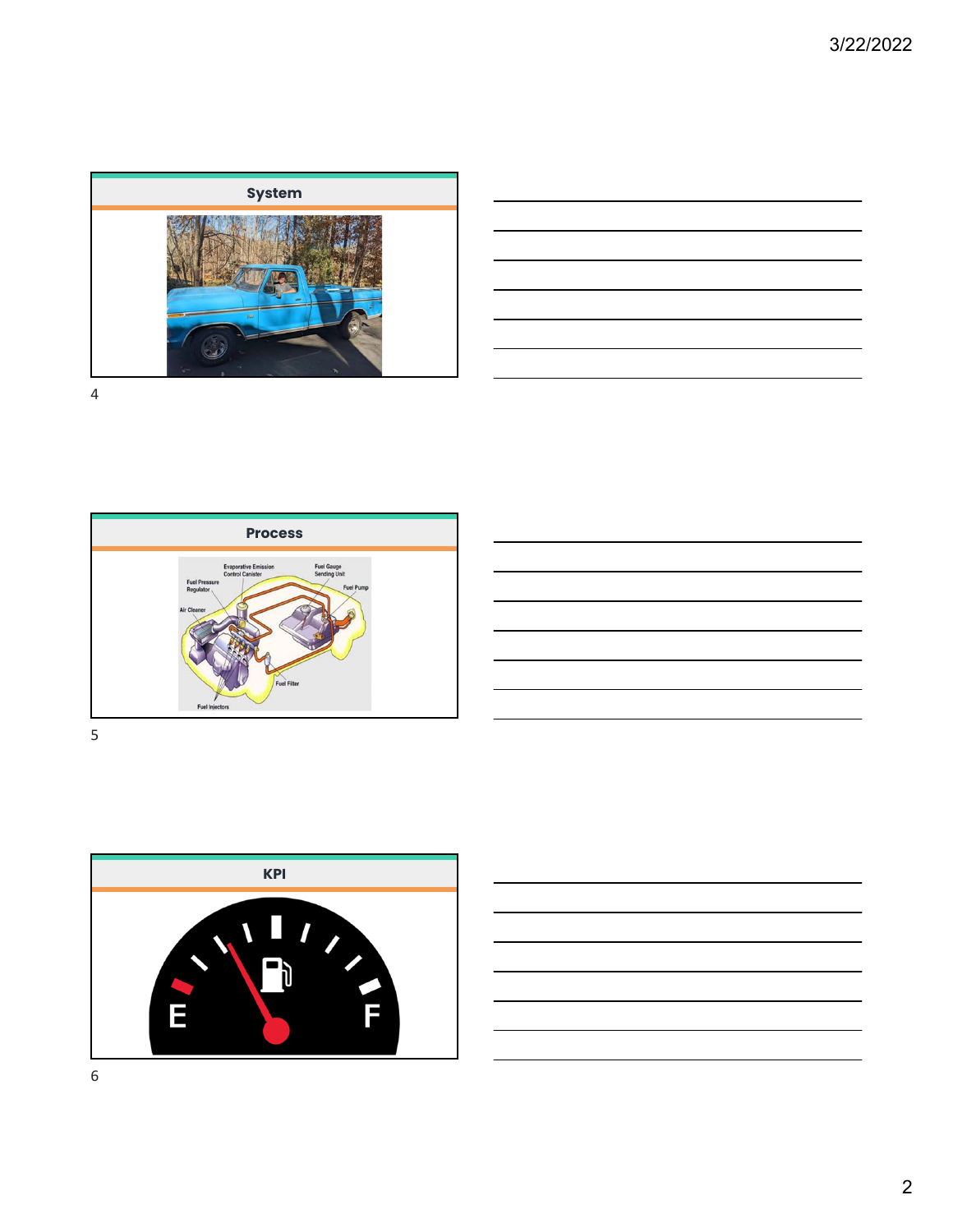## **Lack of Systems leads to Business Failure**

- **No business plan (no system)**
- **Lack of Data (no system)**
- **Underestimating Administrative Tasks (no system)**
- **Poor delegation (no system)**
- **Lack of sales (no system)**
- **Poor Management (no system)**



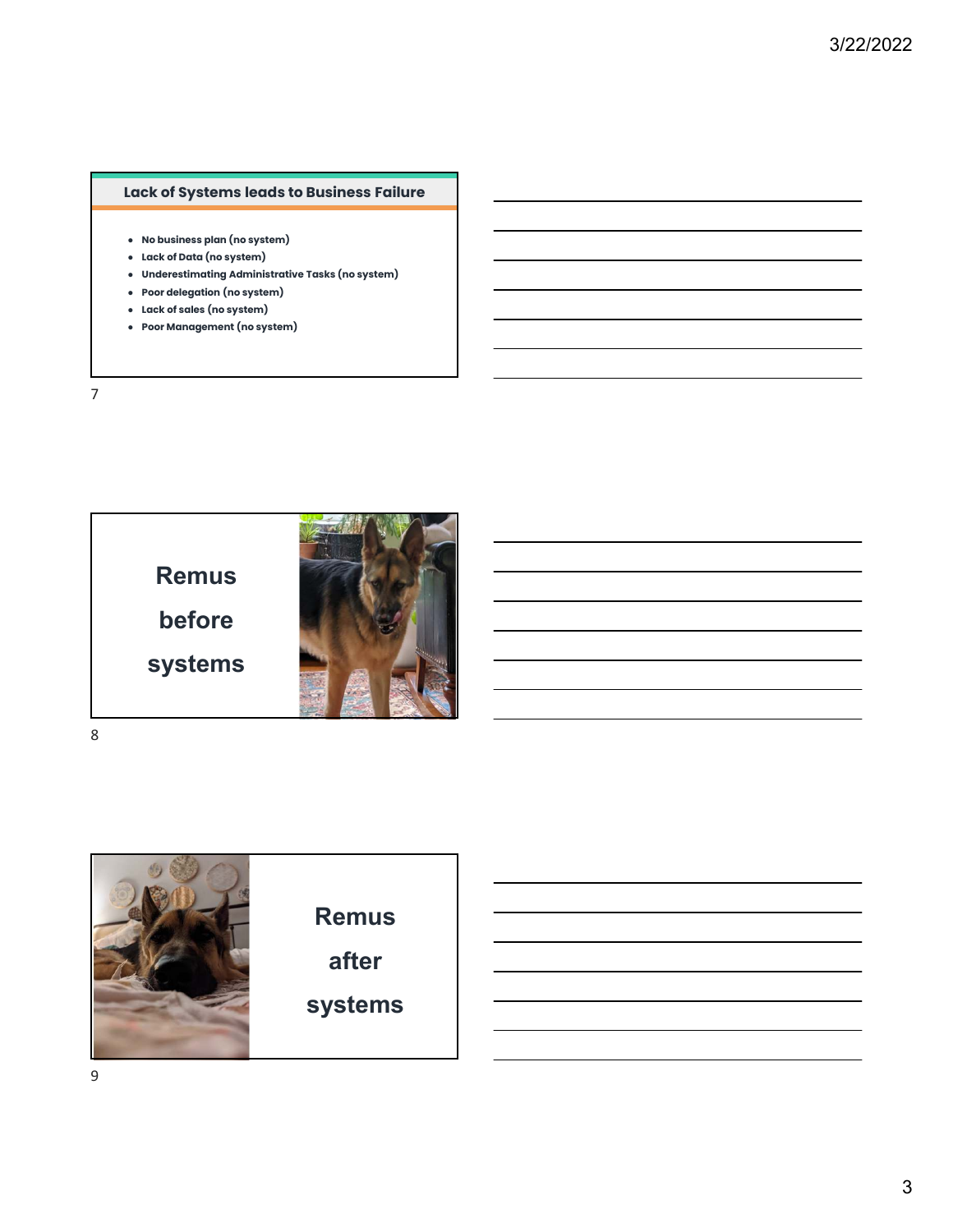**Without systems, you don't run a business, you're business runs you**

10

## **A Good System Includes**

- **Company Structure**
- **Leveraging Better Who's**
- **Project Management**
- **Strategic Meetings**
- **KPI's**
- **Core Values & Mission Statement**
- **Vision**
- **Brand Statement**

11

### **The Process Process**

- **Whiteboard**
- **Online Docs (Static)**
- **Process Software (Dynamic)**
- **Conditional Logic**
- **Native Automation**
- **Inter-Software Automation**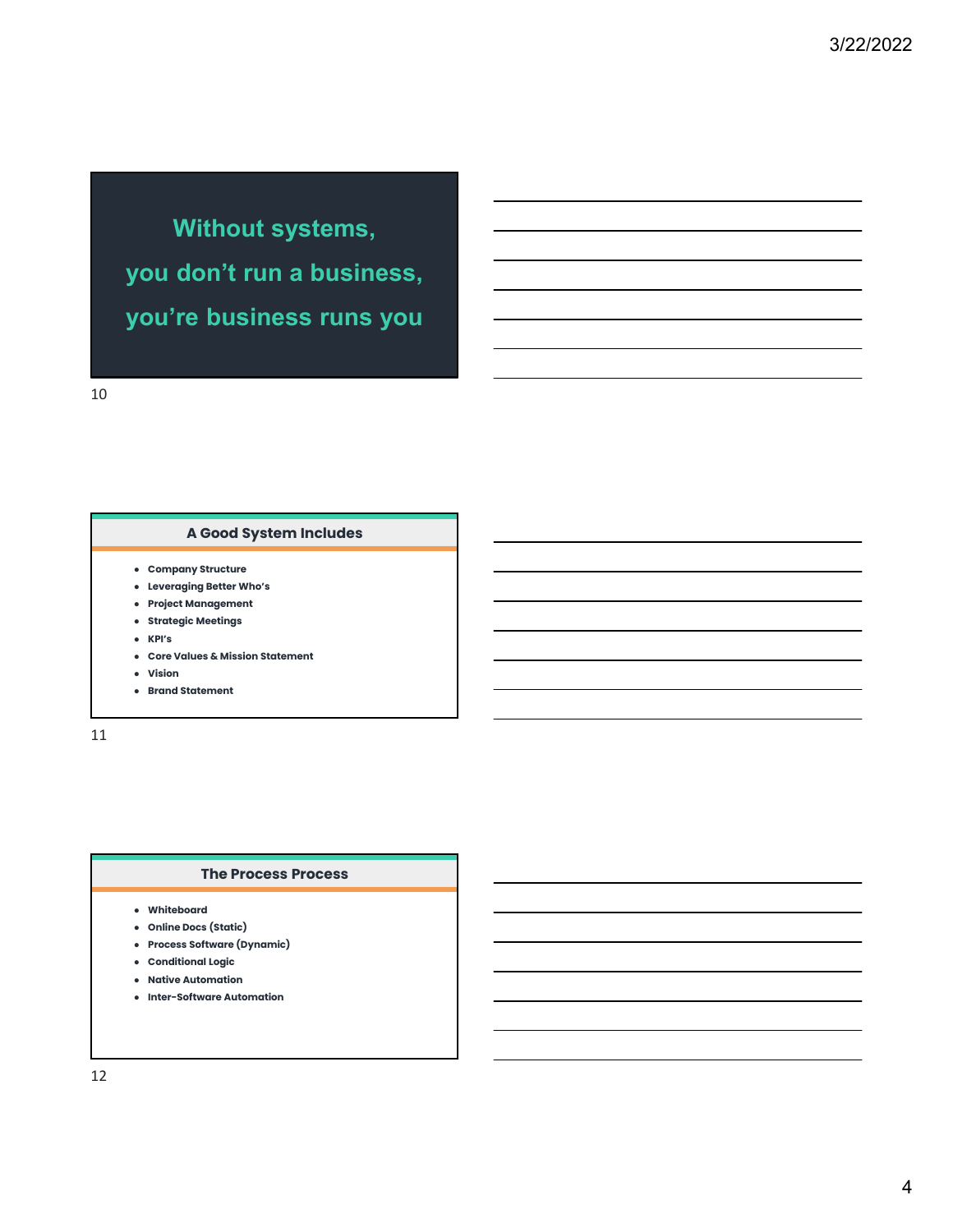





**"You can't manage what you don't measure."** - *Peter Drucker*

14



**"You can't manage what you don't measure."** - *Peter Drucker*

#### **What he actually said:**

*"Unless we determine what shall be measured and what the yardstick of measurement in an area will be, the area itself will not be seen."*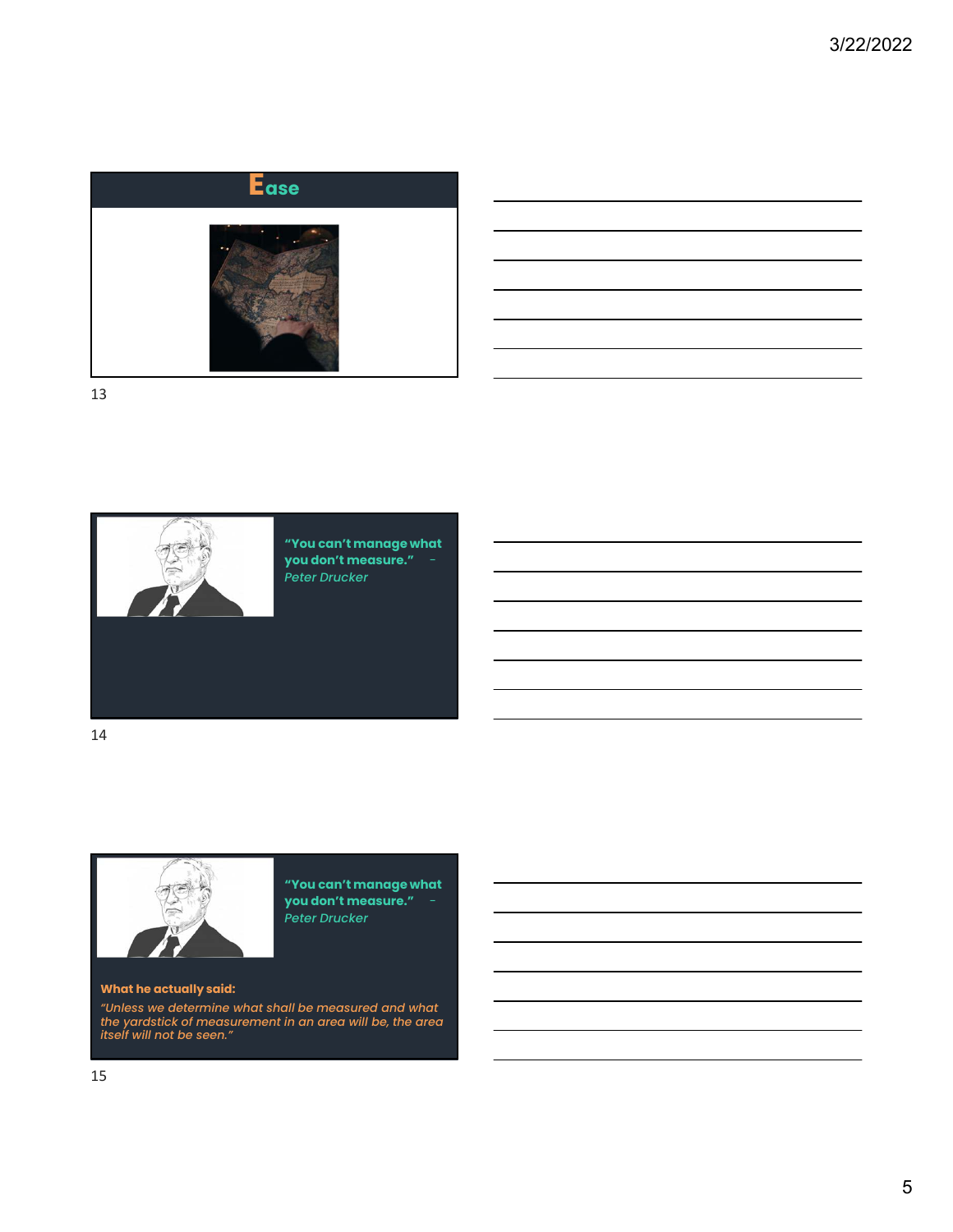|    |                                  | <b>KP What now?</b>                            |
|----|----------------------------------|------------------------------------------------|
|    | • What?                          | Key Performance Indicator                      |
|    | $\bullet$ Why?<br>$\bullet$ Who? | <b>Weigh Yourself</b><br>Everyone on your team |
|    | • When?                          | In almost every meeting                        |
|    | • Which?                         | C.L.E.A.R.                                     |
|    |                                  |                                                |
| 16 |                                  |                                                |





X # of days to close a work order

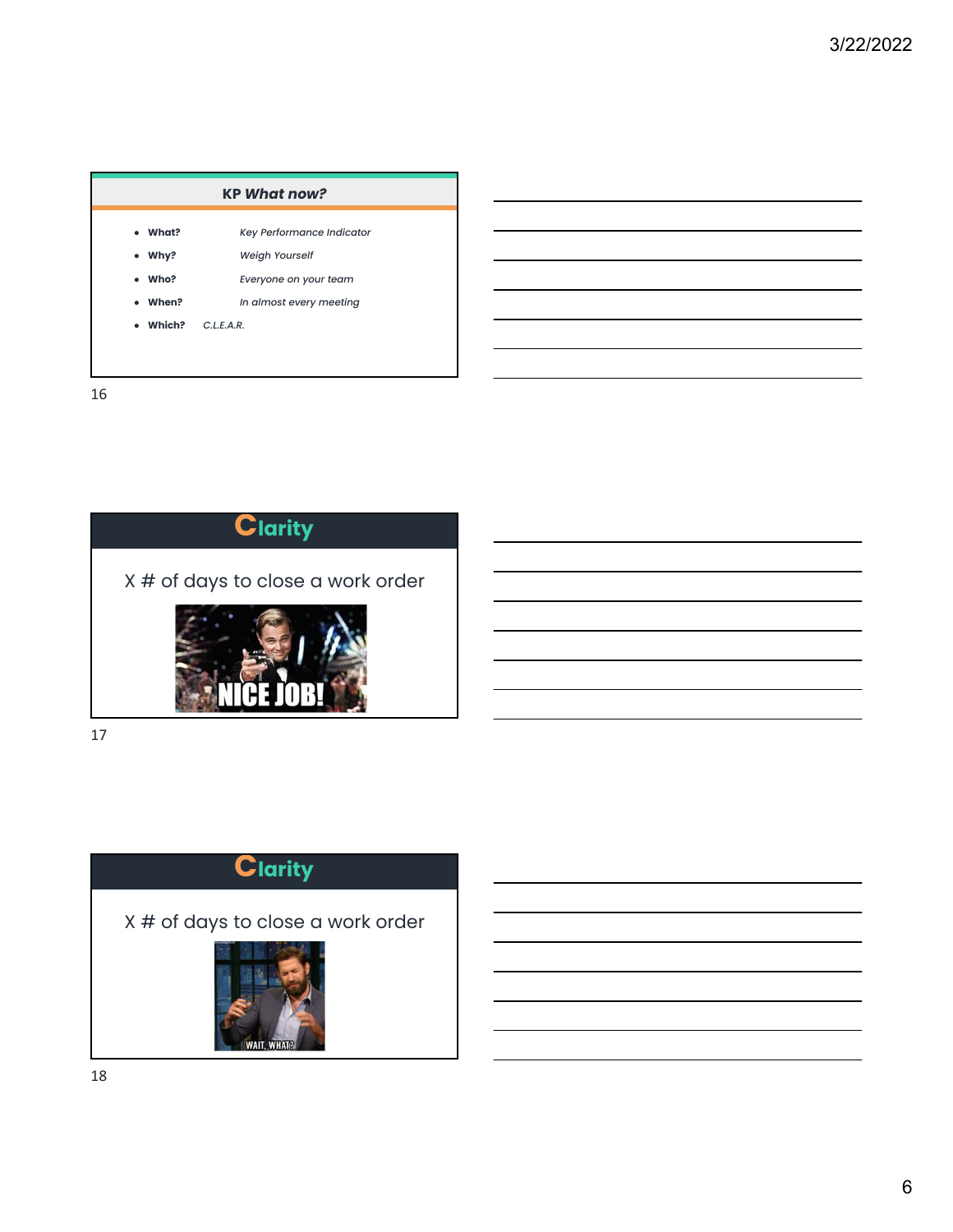# **Clarity**

## X # of days to close a work order

- *What's a day?*
- *What status is "closed?*
- *What's a work order?*

19

| <b>Leading vs Lagging</b>              |  |  |  |
|----------------------------------------|--|--|--|
| <b>Tracking Churn?</b>                 |  |  |  |
| Lagging Indicator<br>$\circ$           |  |  |  |
| <b>Possible Leading Indicator:</b>     |  |  |  |
| <b>Bookkeeping Mistake?</b><br>$\circ$ |  |  |  |
| # Mistakes caught on internal review   |  |  |  |
| Communication Issues?<br>$\circ$       |  |  |  |
| Response Time                          |  |  |  |
| <b>Satisfaction Surveys</b>            |  |  |  |
| # of touches to resolve a ticket       |  |  |  |

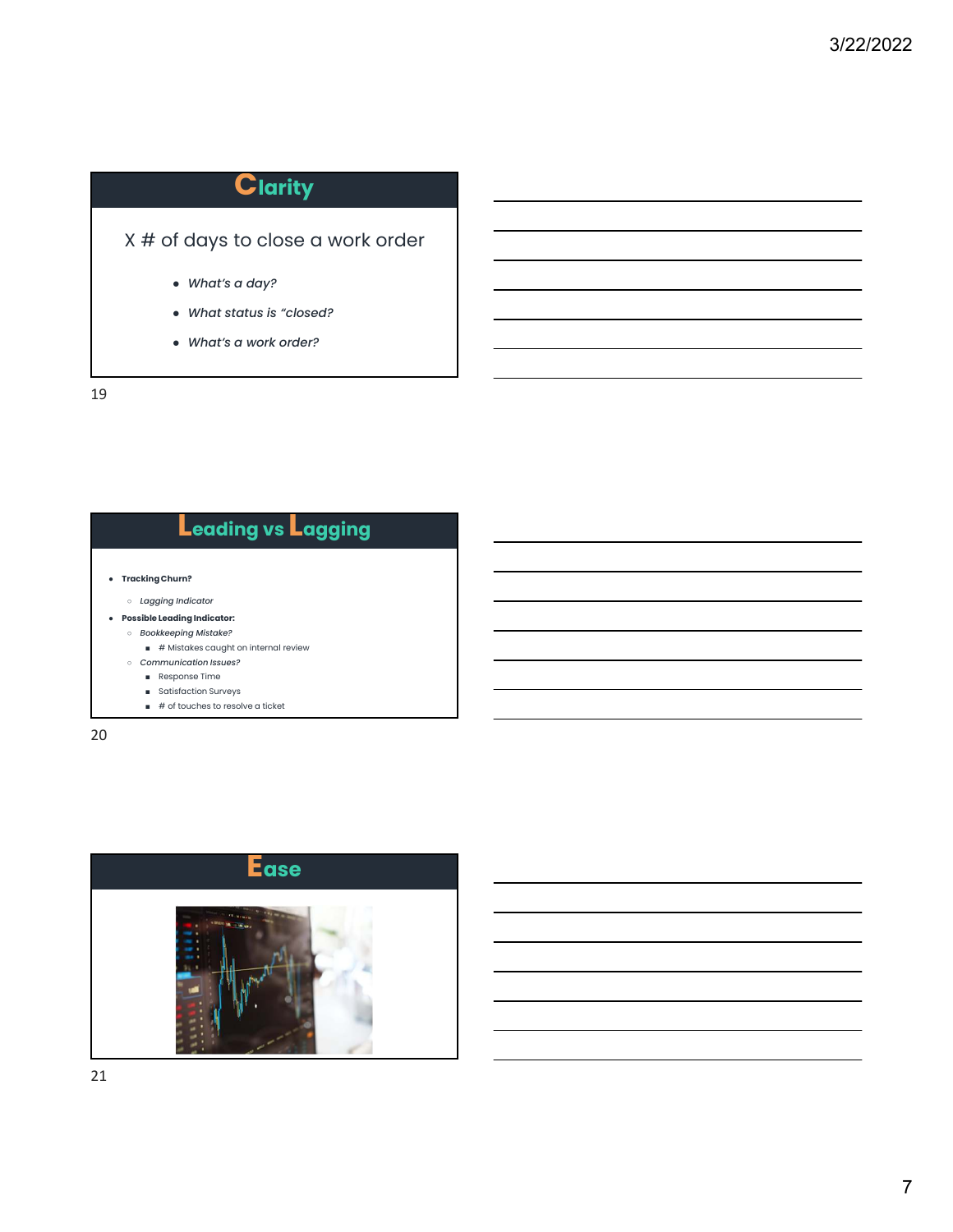## **Examples of Trending KPI's**

● **Churn**

- **DLER**
- **Profitability**
- **Average DOM**
- **Lead Conversion Rate**
- **Anything that is an** *average, percentage or rate.*

22

#### **Trending KPI's:** *When and Why?*

- **When to look at them?**
	- *About as often as you look at your retirement accounts*
- **Why to look at them?**
	- *Spotlight problems areas for correction.*
	- *Consider the churn example.*

23

### **Examples of Actionable KPI's**

- **# of properties on the market longer than X days**
- **# of security deposit dispositions older than X days**
- **# of urgent WO's that took longer than X days**

*\*Remember, these need to get on your radar BEFORE they are a problem.*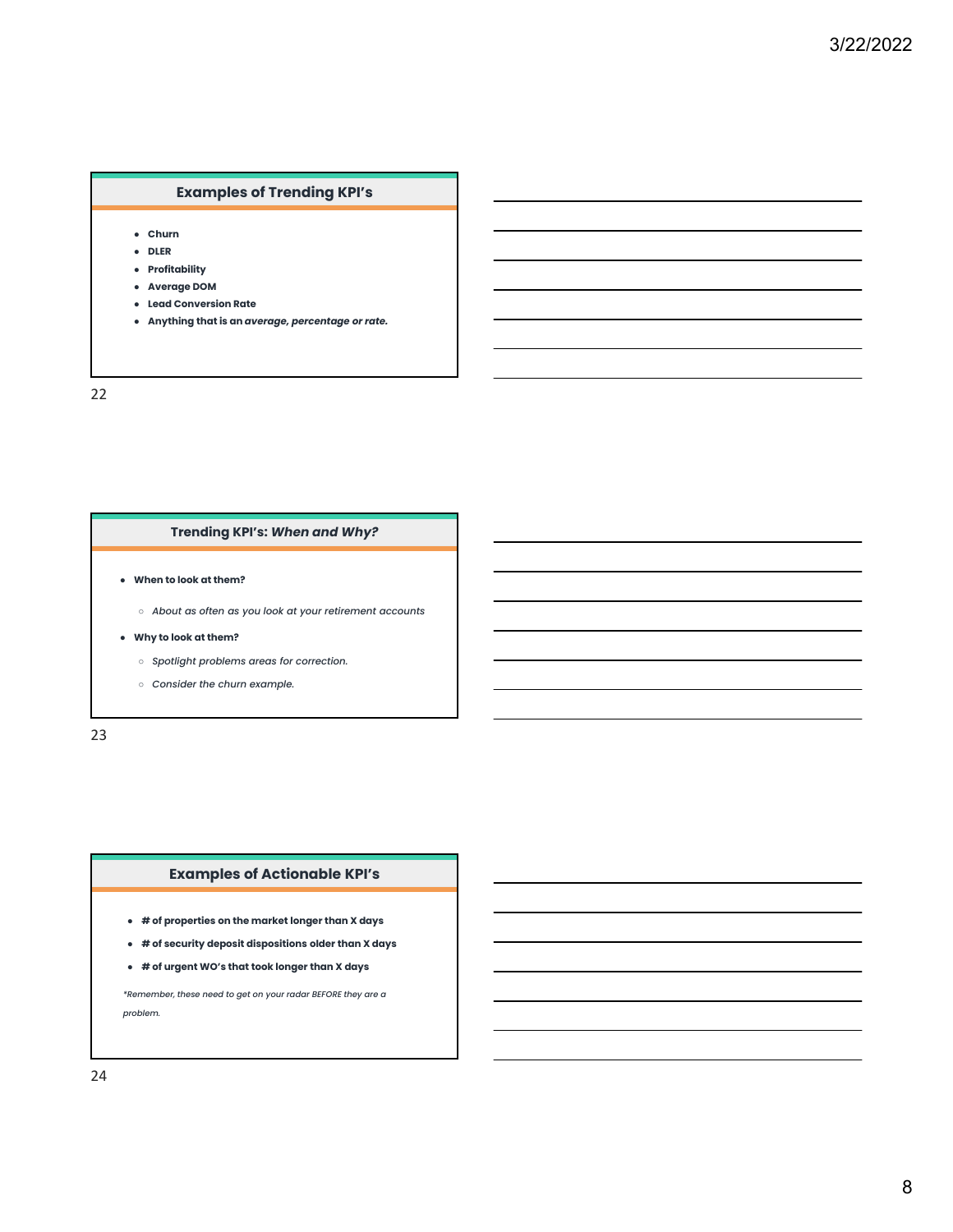## **Actionable KPI's:** *When and Why?*

#### ● **When to look at them?**

○ *Weekly (sometimes daily)*

#### ● **Why to look at them?**

- *Immediate Corrective Action*
- *"If you won't do anything differently, then don't bother tracking it."*

25

## **Actionable KPI - Case Study**

#### **# of Low Priority Work Orders**

- *Goal <2* ● *Actual Averaging 9*
- **Why were they tracking?**
- 
- *Wanted to see aging work orders to get them closed out*

#### **Why were they missing the goal?**

- *Waiting on others for access, parts, appointment, money, etc.*
- **Changed to Actionable KPI:**
- *# low priority WO's that did not send update last week*

26

## **Reduce to the Essentials**

#### **Actionable:**

- *1-5 per person*
- *10-25 for the company*

**Trending:**

- *As many as are useful; make sure they aren't just "noise"*
- **Re-evaluate your KPI's every quarter for usefulness**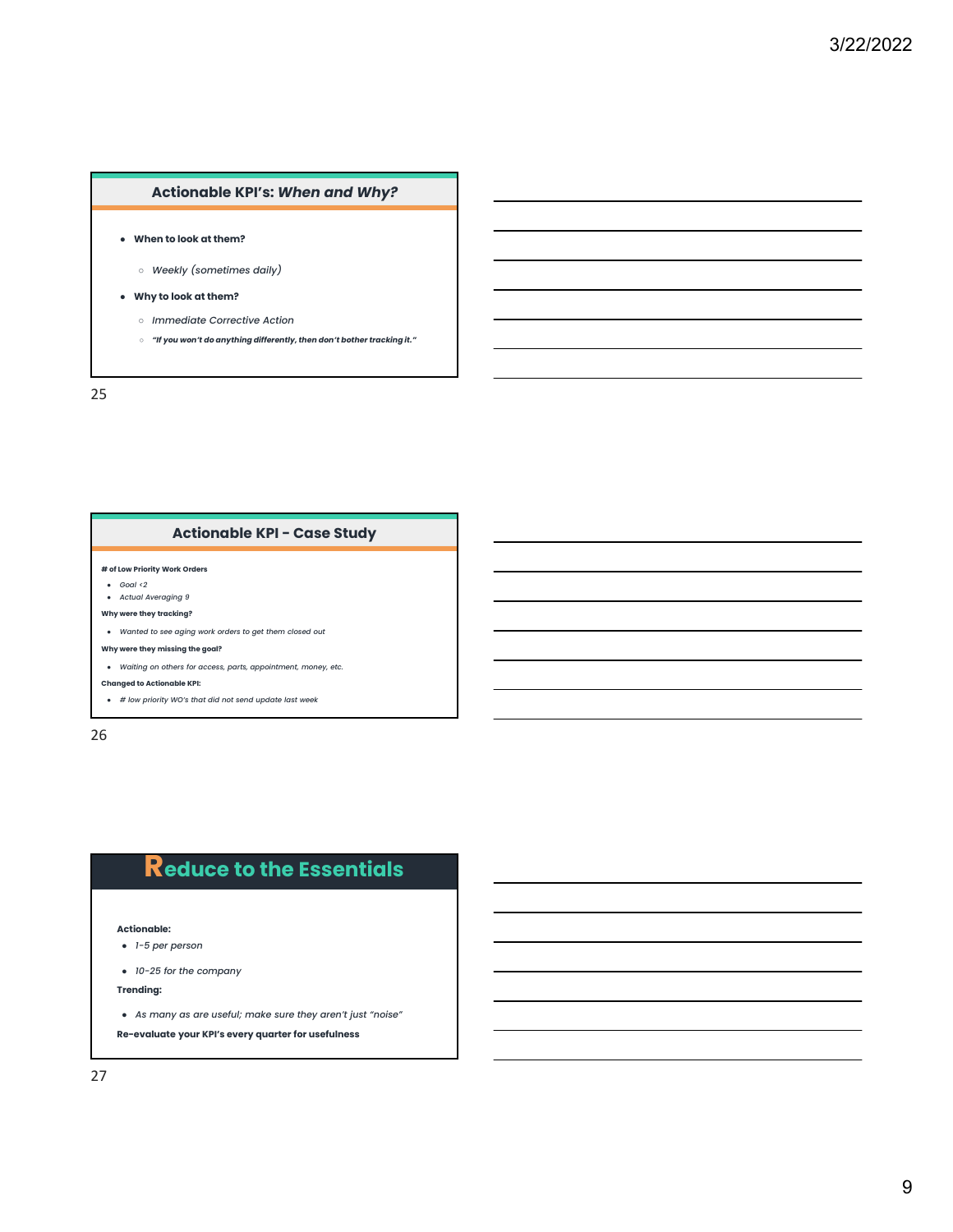



29

## **Step 3: Filter CLEAR**

- **C**larity
- **L**eading vs **L**agging Indicators
- **E**ase
- **A**ctionable vs Trending
- **R**educe to the Essentials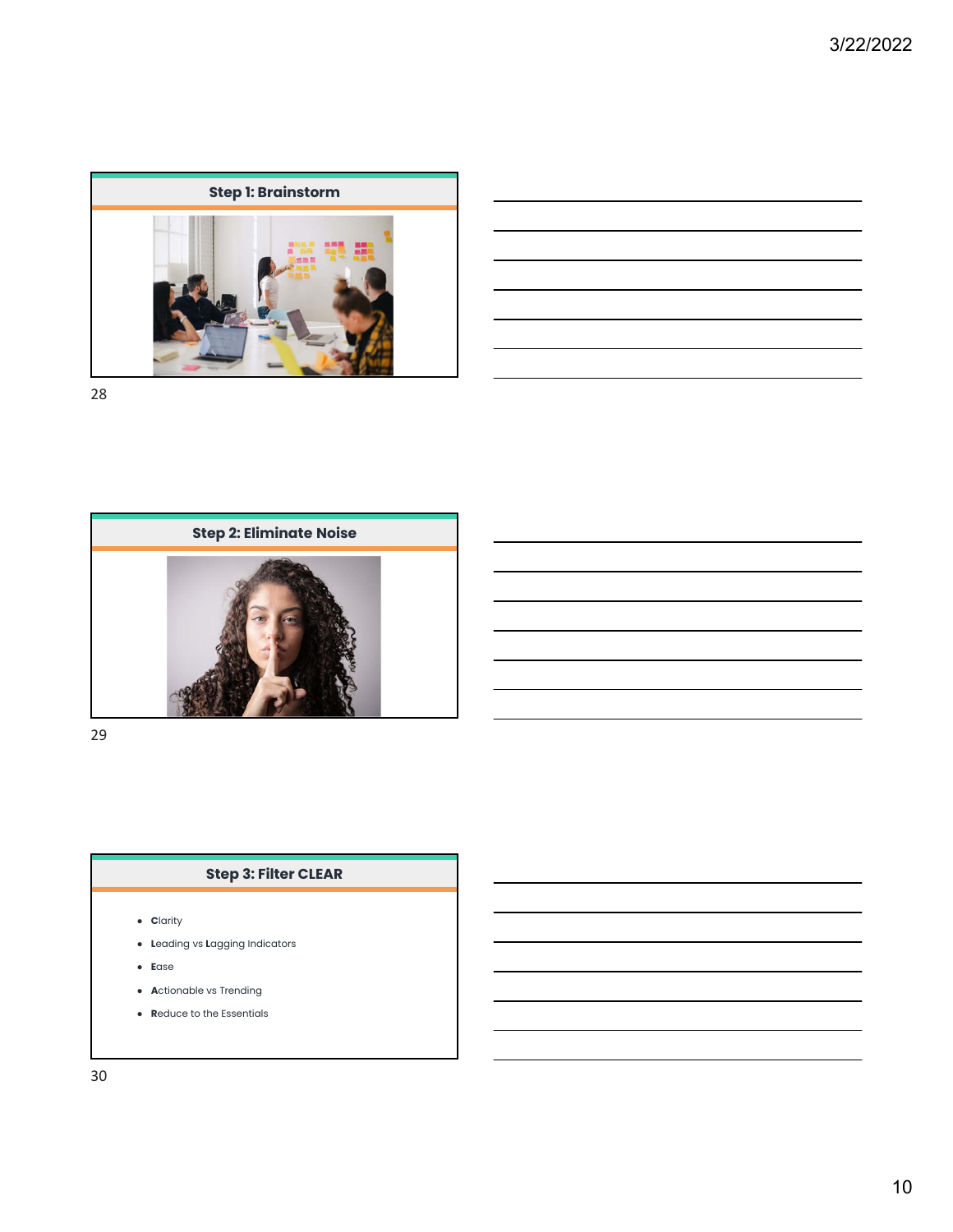## **Step 4: Categorize**

- **Extreme Ownership**
- **Reveal Short-Term Issues**
- **Anticipate Work Capacity Issues**
- **Reveal Long-Term Issues**
- **Sales and Marketing**